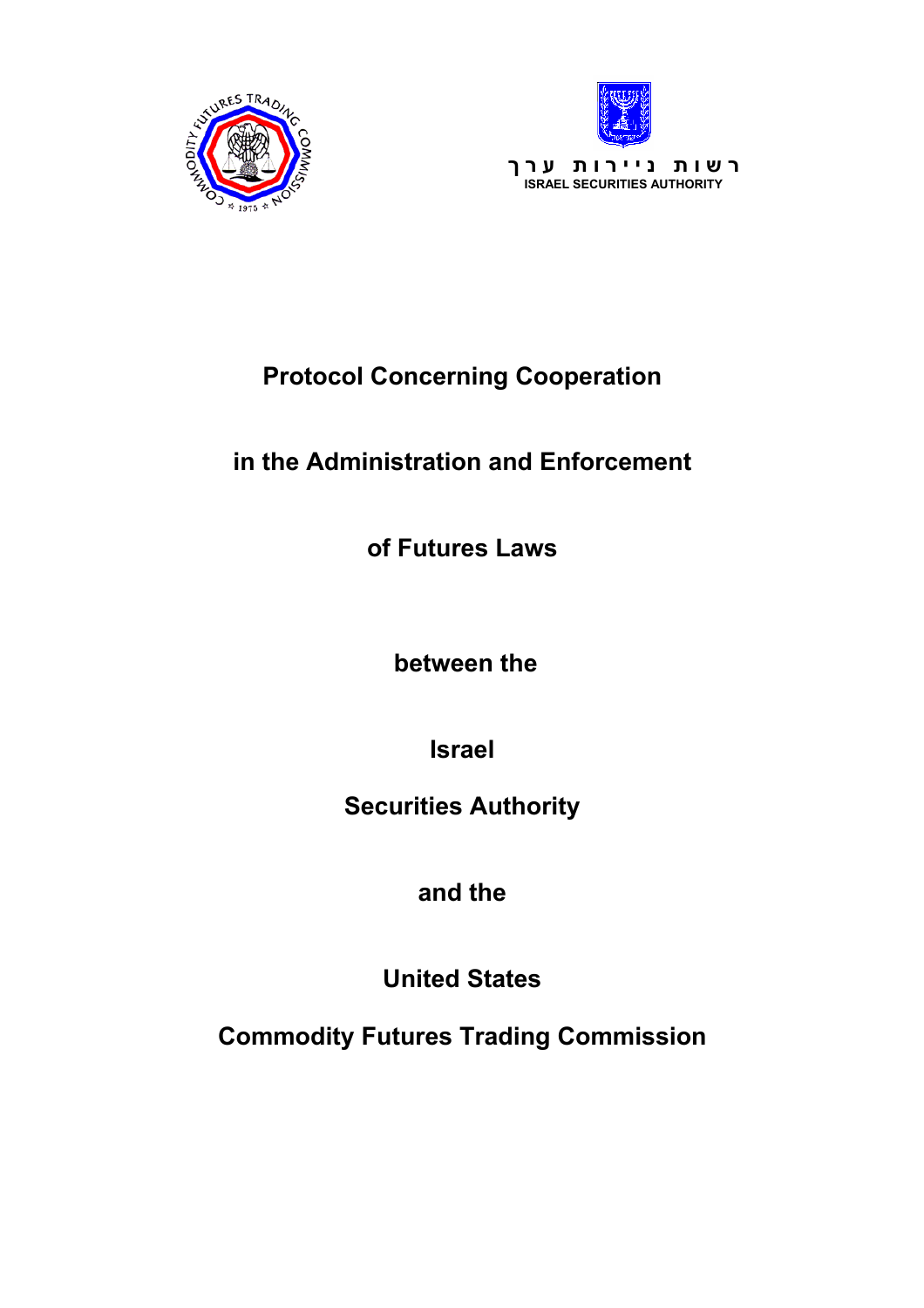## **TABLE OF CONTENTS**

- 1. INTRODUCTION
- 2. DEFINITIONS
- 3. SCOPE AND INTENTION
- 4. REQUESTS FOR ASSISTANCE
- 5. UNSOLICITED INFORMATION
- 6. PERMISSIBLE USES OF INFORMATION
- 7. CONFIDENTIALITY
- 8. RIGHTS OF REQUESTED AUTHORITY
- 9. CONSULTATION
- 10. COSTS OF INVESTIGATION
- 11. EFFECTIVE DATE AND TERMINATION OF PROTOCOL

#### APPENDIX A DESIGNATED CONTACT OFFICERS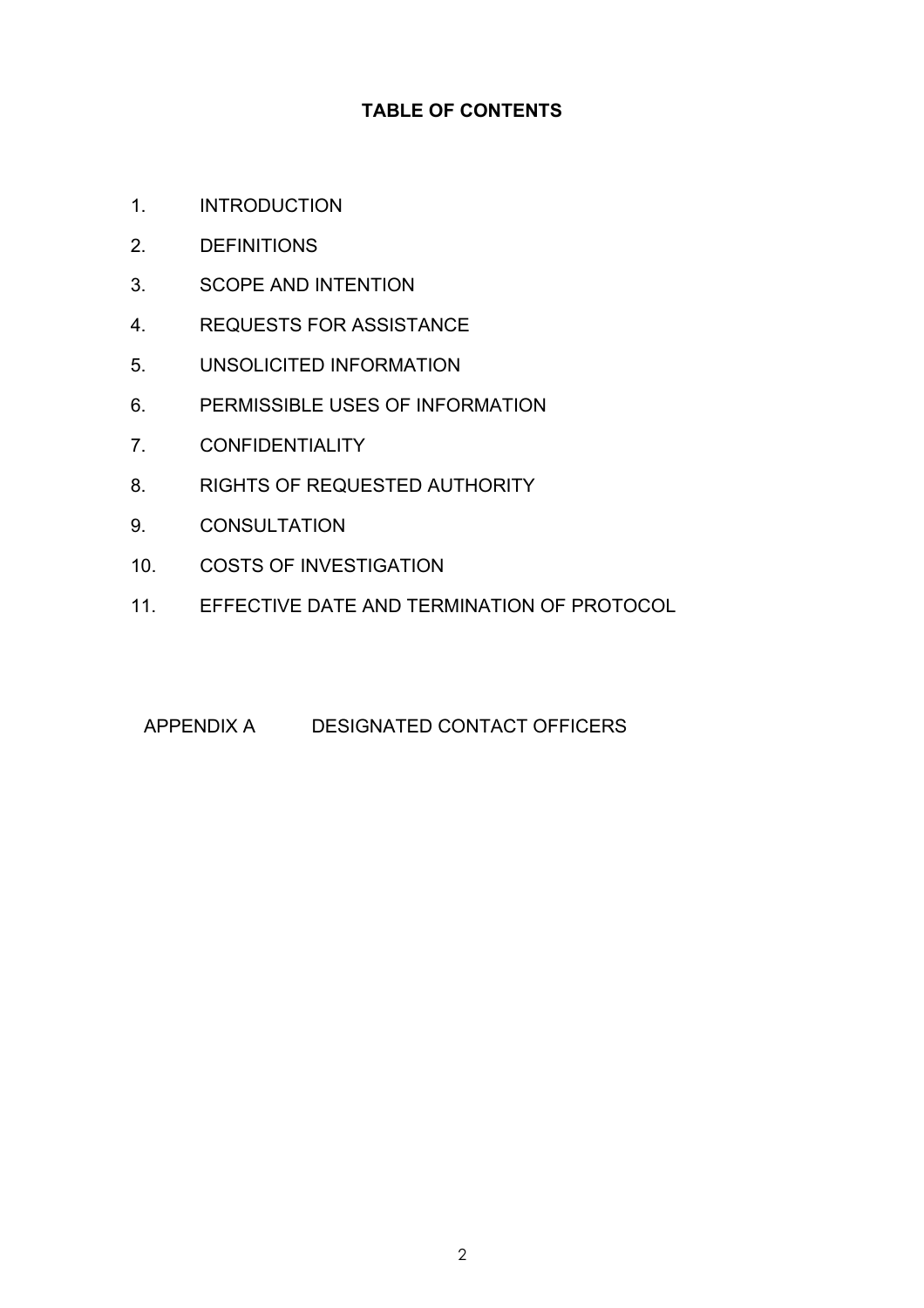#### **1. INTRODUCTION**

- 1.1 The Israel Securities Authority ("ISA") and the United States Commodity Futures Trading Commission ("CFTC") acknowledge the importance of international regulatory co-operation and share the goal of promoting market and financial integrity and investor protection. These arrangements are intended to enhance the Authorities' working relationship.
- 1.2 The ISA was established in 1968 as an independent regulatory agency of the Israel Government and has regulatory responsibility for enforcing the Israeli securities laws.

The ISA's mission is to protect the interests of the public investing in securities.

 To achieve this mission, the ISA engages in a wide range of activities, including market surveillance, and investigations of violations of Israeli law, as set forth in the Securities Law 5728 – 1968,

1.3 The CFTC was established in 1974 as an independent agency with the mandate to regulate commodity futures and option markets in the United States.

The mission of the CFTC is to protect market users and the public from fraud, manipulation, and abusive practices related to the sale of commodity and financial futures and options, and to foster open, competitive, and financially sound futures and option markets. Through effective oversight, the CFTC enables the futures markets to serve the important function of providing a means for price discovery and offsetting price risk.

#### **2. DEFINITIONS**

"**Authorities**" means the CFTC and the ISA;

"**CFTC**" means the United States Commodity Futures Trading Commission;

"**ISA**" means the Israel Securities Authority;

"**Futures Contract**" means a futures or option transaction regulated or subject to regulation by the authorities whether transacted over-the-counter or on or subject to the rules of an exchange or market.

"**Jurisdiction**" means the country, state or territory in which the CFTC or the ISA have legal authority, power and/or jurisdiction;

"**Laws, Regulations, and/or Requirements**" means the provisions of the laws of the United States and/or Israel, the regulations promulgated thereunder, and other regulatory requirements that fall within the jurisdiction of the Authorities concerning Futures Contracts.

"**Person**" means a natural person, body corporate, partnership, unincorporated association, or trust;

"**Requested Authority**" means the Authority receiving a request;

"**Requesting Authority**" means the Authority making a request.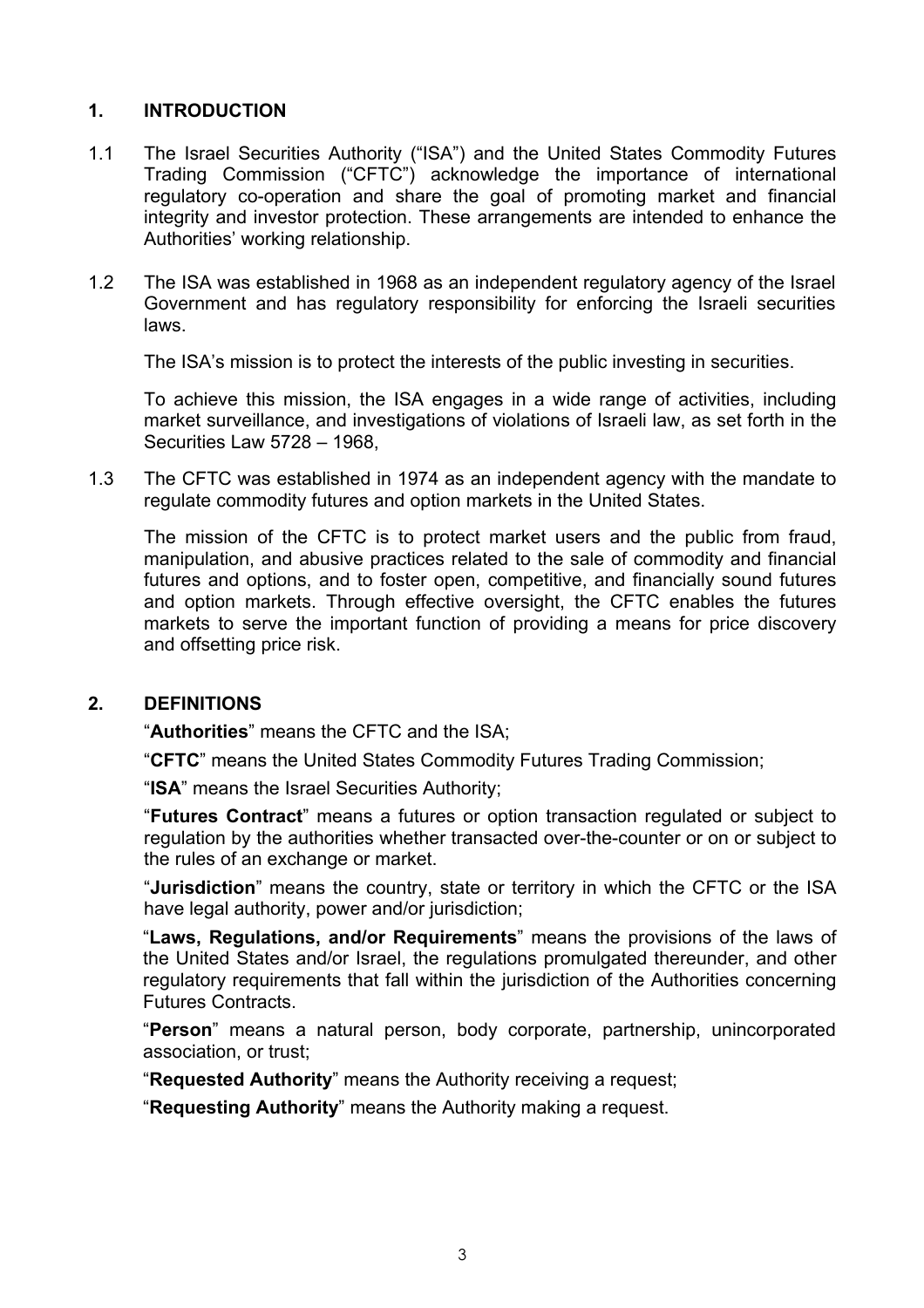## **3. SCOPE AND INTENTION**

- 3.1 This Protocol Concerning Cooperation in the Administration and Enforcement of Futures Laws between the ISA and the CFTC ("Protocol") sets forth the Authorities' intent with regard to mutual assistance and the exchange of information for the purpose of enforcing and securing compliance with the respective Laws, Regulations and/or Requirements of the jurisdictions of the Authorities. The provisions of this Protocol are not intended to create legally binding obligations or supersede domestic laws or regulations. Nothing in this provision shall obligate the Requested Authority to furnish information and documents in contravention of its own domestic laws and regulations.
- 3.2 This Protocol will promote the integrity, efficiency and financial soundness of licensed entities by improving effective regulation, enhancing the supervision of cross-border transactions, and creating an environment conducive to the prevention of fraudulent and other prohibited practices in Israel and the United States.
- 3.3 The Authorities will assist each other to the full extent permitted by the Laws, Regulations and/or Requirements of their respective jurisdictions. Such assistance will not be limited to information concerning institutions authorised, licensed, registered or recognised in the United States and/or Israel. Assistance will include:
	- a) investigation and enforcement of Laws, Regulations and/or Requirements pertaining to the respective functions of the Authorities; and
	- b) regulation and supervision of Licensed Entities.
- 3.4 Assistance under this Protocol includes, but is not limited to:
	- a) providing access to information in the files of the Requested Authority;
	- b) taking the statements of persons; and
	- c) obtaining information and documents from persons.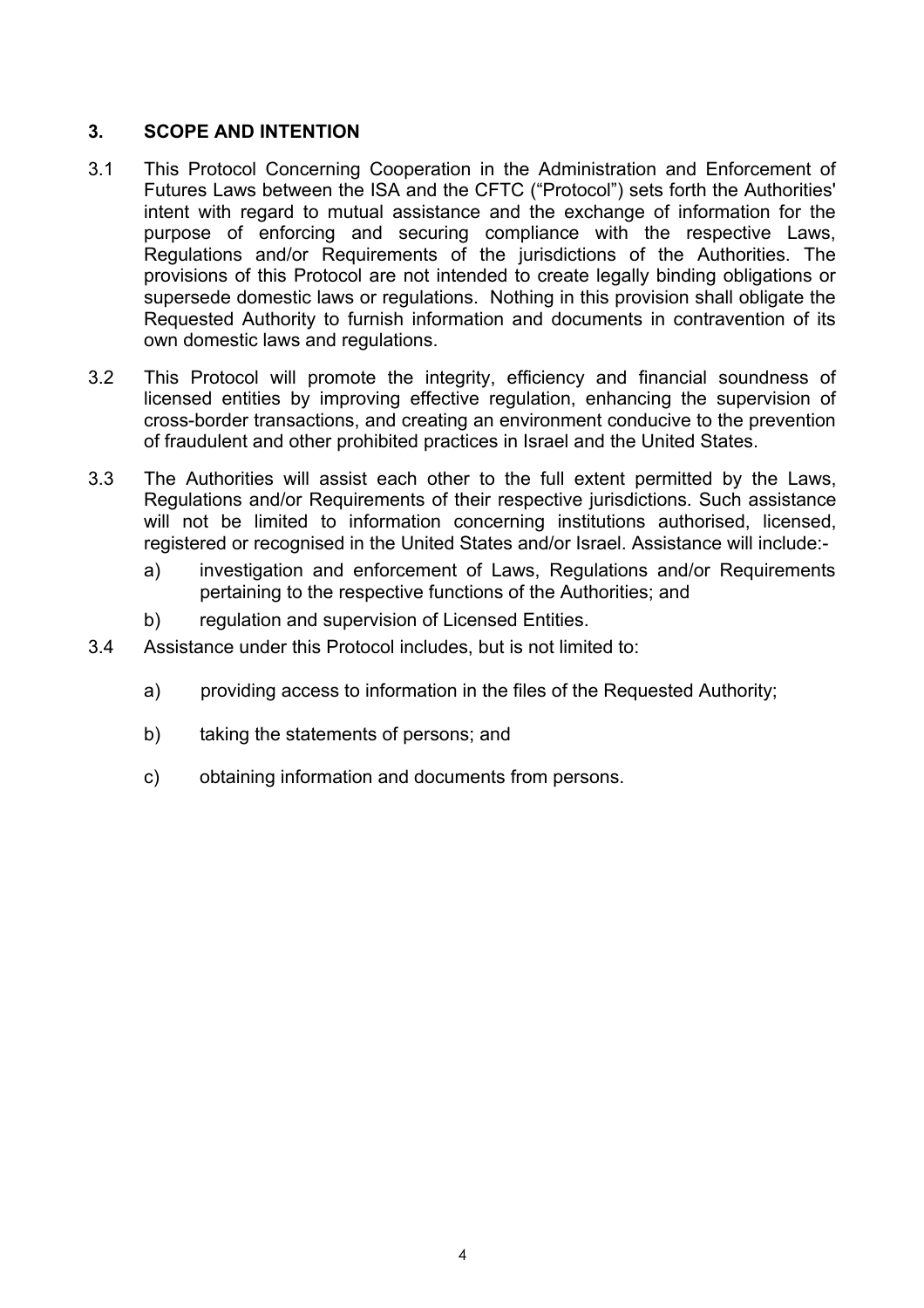## **4. REQUESTS FOR ASSISTANCE**

- 4.1 To facilitate communication and ensure continuity, Requests will be made in writing and signed by the Chairman of the Requesting Authority or any other persons authorised by law to do so and addressed to the contact officers designated by each Authority. The initial contact officers are set out in Appendix A.
- 4.2 A request for assistance will include the following:
	- a) a description of the facts underlying the investigation that are the subject of the request, and the purpose for which the assistance is sought;
	- b) a description of the assistance sought by the Requesting Authority and why the information sought will be of assistance;
	- c) any information known to, or in the possession of, the Requesting Authority that might assist the Requested Authority in identifying either the Persons believed to possess the information or documents sought or the places where such information may be obtained;
	- d) any indication of any special precautions that should be taken in collecting the information due to investigatory considerations, including the sensitivity of the information; and
	- e) the Laws and Regulations that may have been violated and that relate to the subject matter of the request.
- 4.3 In urgent circumstances, the Requested Authority will accept a request for assistance by electronic mail or facsimile. Such urgent communications must be confirmed in writing within five business days.

#### **5. UNSOLICITED INFORMATION**

To the extent permitted by Laws, Regulations, and/or Requirements of its respective jurisdiction, each Authority will use reasonable efforts to provide the other Authority with any information it discovers that gives rise to a suspicion of a breach or an anticipated breach of the Laws, Regulations, and/or Requirements applicable in the jurisdiction of the other Authority.

### **6. PERMISSIBLE USES OF INFORMATION**

- 6.1 The Requesting Authority may use non-public information and non-public documents furnished in response to a request for assistance under this Protocol solely for:
	- a) the purposes set forth in the request for assistance, including ensuring compliance with the Laws, Regulations and/or Requirements related to the request; and
	- b) a purpose within the general framework of the use stated in the request for assistance, including conducting a civil or administrative enforcement proceeding, assisting in a criminal prosecution, or conducting any investigation for any general charge applicable to the violation of the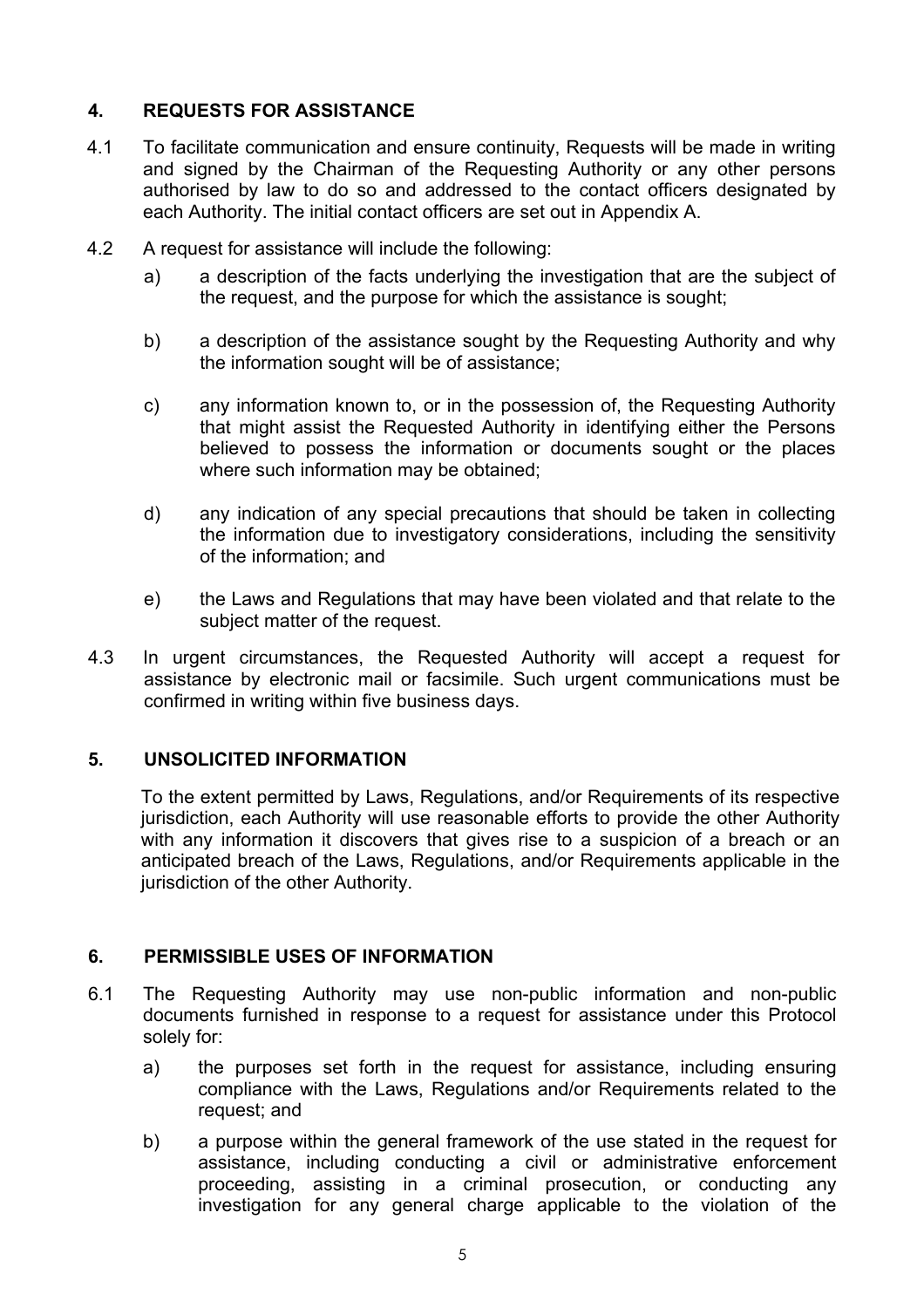provision specified in the request where such general charge pertains to a violation of the Laws, Regulations and/or Requirements administered by the Requesting Authority. This use may include enforcement proceedings which are public.

6.2 If a Requesting Authority intends to use information furnished under this Protocol for any purpose other than those stated in Paragraph 6.1, it must obtain the consent of the Requested Authority.

#### **7. CONFIDENTIALITY**

- 7.1 Each Authority will keep confidential requests made under this Protocol, the contents of such requests, and any matters arising under this Protocol, including consultations between or among the Authorities, and unsolicited assistance. After consultation with the Requesting Authority, the Requested Authority may disclose the fact that the Requesting Authority has made the request if such disclosure is required to carry out the request.
- 7.2 The Requesting Authority will not disclose non-public documents and information received under this Protocol, except as contemplated by paragraph 6 or in response to a legally enforceable demand. In the context of a civil or administrative enforcement proceeding, disclosure may be made solely in such a proceeding to which the Requesting Authority or the government of the Requesting Authority is a party. In the event of a legally enforceable demand, the Requesting Authority will notify the Requested Authority prior to complying with the demand, and will assert such appropriate legal exemptions or privileges with respect to such information as may be available. The Requesting Authority will use its best efforts to protect the confidentiality of non-public documents and information received under this Protocol.

### **8. RIGHTS OF REQUESTED AUTHORITY**

- 8.1 The Requested Authority may deny requests for assistance under the Protocol:
	- a) where the request would require the Requested Authority to act in a way that would violate the laws of the jurisdiction of the Requested Authority;
	- b) where the request is not in accordance with this Protocol;
	- c) on grounds of national sovereignty, public interest or essential national interest; or
	- d) where a criminal proceeding has already been initiated in the jurisdiction of the Requested Authority based upon the same facts and against the same persons, or the same persons have already been the subject of final punitive sanctions on the same charges by the competent authorities of the jurisdiction of the Requested Authority, unless the Requesting Authority can demonstrate that the relief or sanctions sought in any proceedings initiated by the Requesting Authority would not be of the same nature or duplicative of any relief or sanctions obtained in the jurisdiction of the Requested Authority.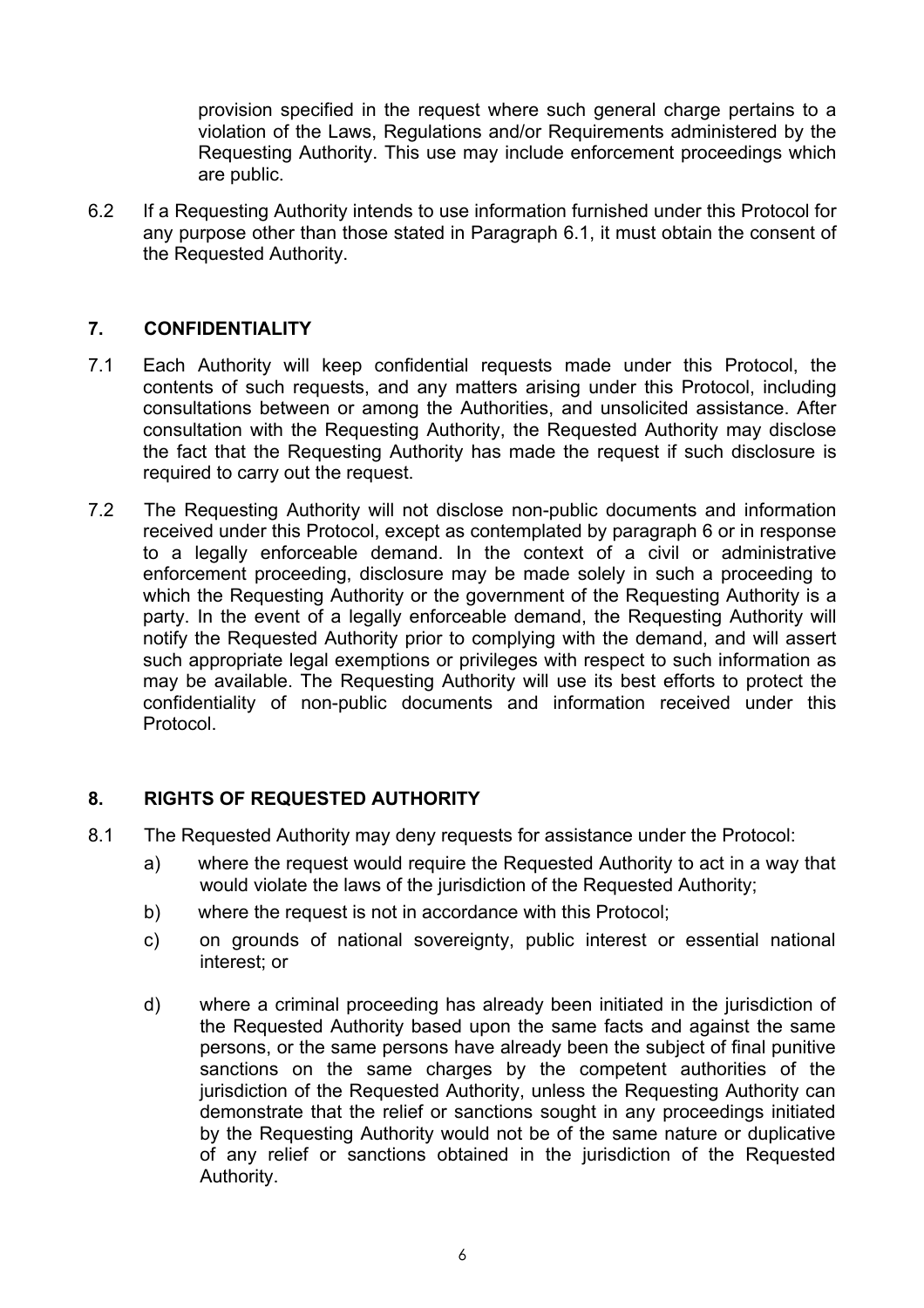- 8.2 Where the Requested Authority denies or opposes a request for assistance, or where assistance is not available under the law of the jurisdiction, the Requested Authority will provide the reasons why it is not granting the assistance.
- 8.3 The Authorities recognise that this Protocol does not limit or enhance their respective powers to investigate or gather information or take any other measures.

#### **9. CONSULTATION**

- 9.1 The Authorities will consult each other on an on-going basis to enhance regulatory co-operation, improve the operation of the Protocol and resolve any matters that arise. The Authorities will inform one another of the adoption of domestic measures that may affect their respective Authority's ability to provide assistance under this Protocol.
- 9.2 The Authorities may take practical measures necessary to facilitate the implementation of the Protocol. The Protocol may be amended or modified by mutual consent. Any amendment or modification of this protocol shall be made according to the procedure necessary in the jurisdiction of each Authority.

### **10. COSTS OF INVESTIGATION**

If the cost of fulfilling a request is likely to be substantial, the Requested Authority may, as a condition of agreeing to give assistance under this Protocol, require the Requesting Authority to make a contribution to costs.

#### **11. EFFECTIVE DATE AND TERMINATION**

- 11.1 Cooperation in accordance with this Protocol will have effect as of the date of its signing by the Authorities.
- 11.2 Cooperation and assistance in accordance with this Protocol will continue until the expiration of 30 days after any Authority gives written notice to the other Authority of its intention to discontinue cooperation and assistance hereunder. If any Authority gives a termination notice, cooperation and assistance in accordance with this Protocol will continue with respect to all requests for assistance that were made or information provided before the effective date of notification (as indicated in the notice but no earlier than the date the notice is sent) until the Requesting Authority terminated the matter for which assistance was requested. The provisions of this Protocol concerning confidentiality will continue thereafter with respect to information in the possession of the Requesting Authority.

Done on 2006, which corresponds to the day of \_\_\_\_\_\_\_\_\_\_ 5766, in duplicate in Hebrew and English, all texts being equally authentic.

*[signature page follows]*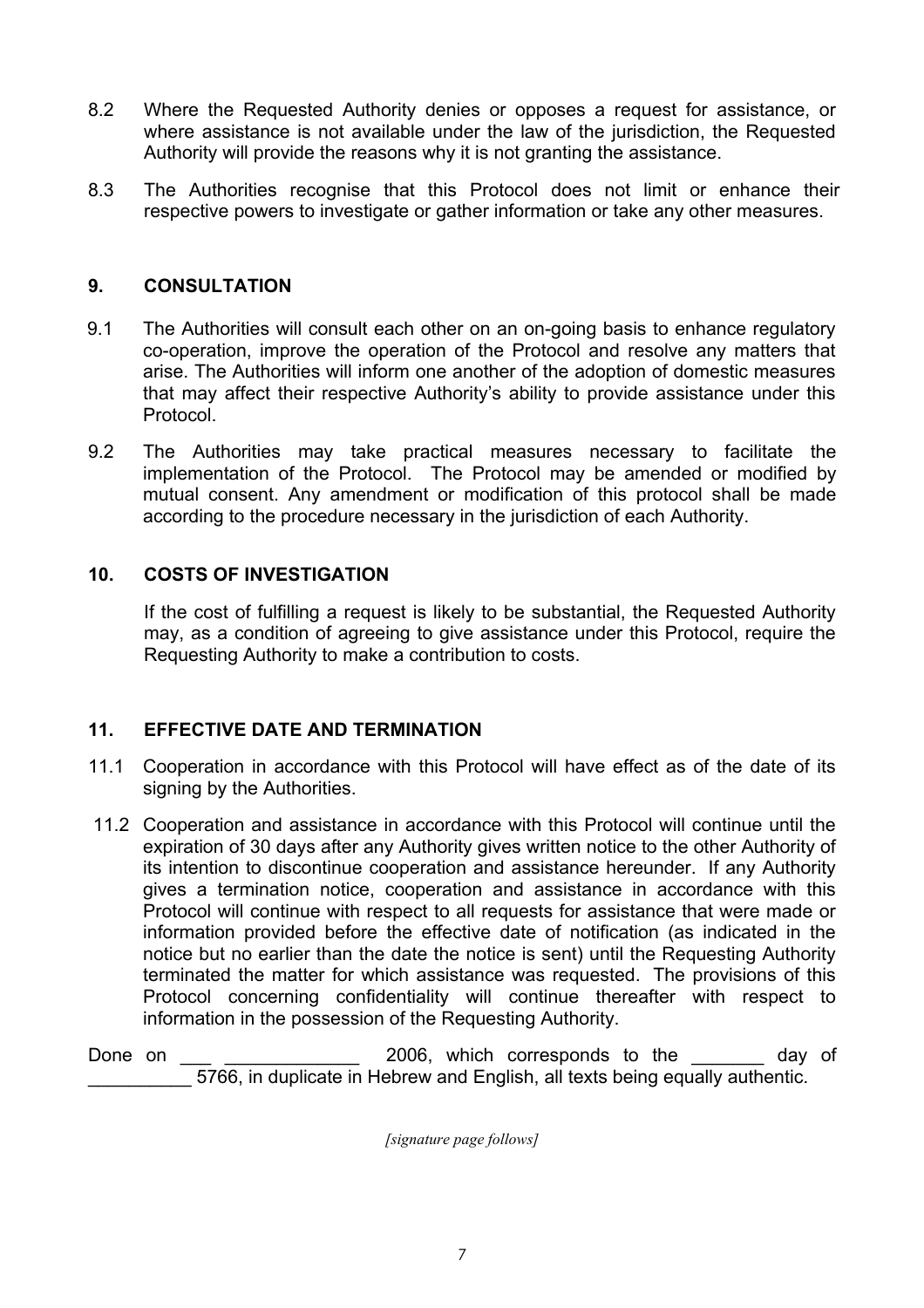[Signature page of the **Protocol Concerning Cooperation in the Administration and Enforcement of Futures Laws** between the Israel Securities Authority and the United States Commodity Futures Trading Commission]

## **FOR THE ISRAEL SECURITIES AUTHORITY**

.....................…………………………………………………… Moshe Tery, Chairman

## **FOR THE U. S. COMMODITY FUTURES TRADING COMMISSION**

.....................……………………………………………………

Reuben Jeffery III, Chairman